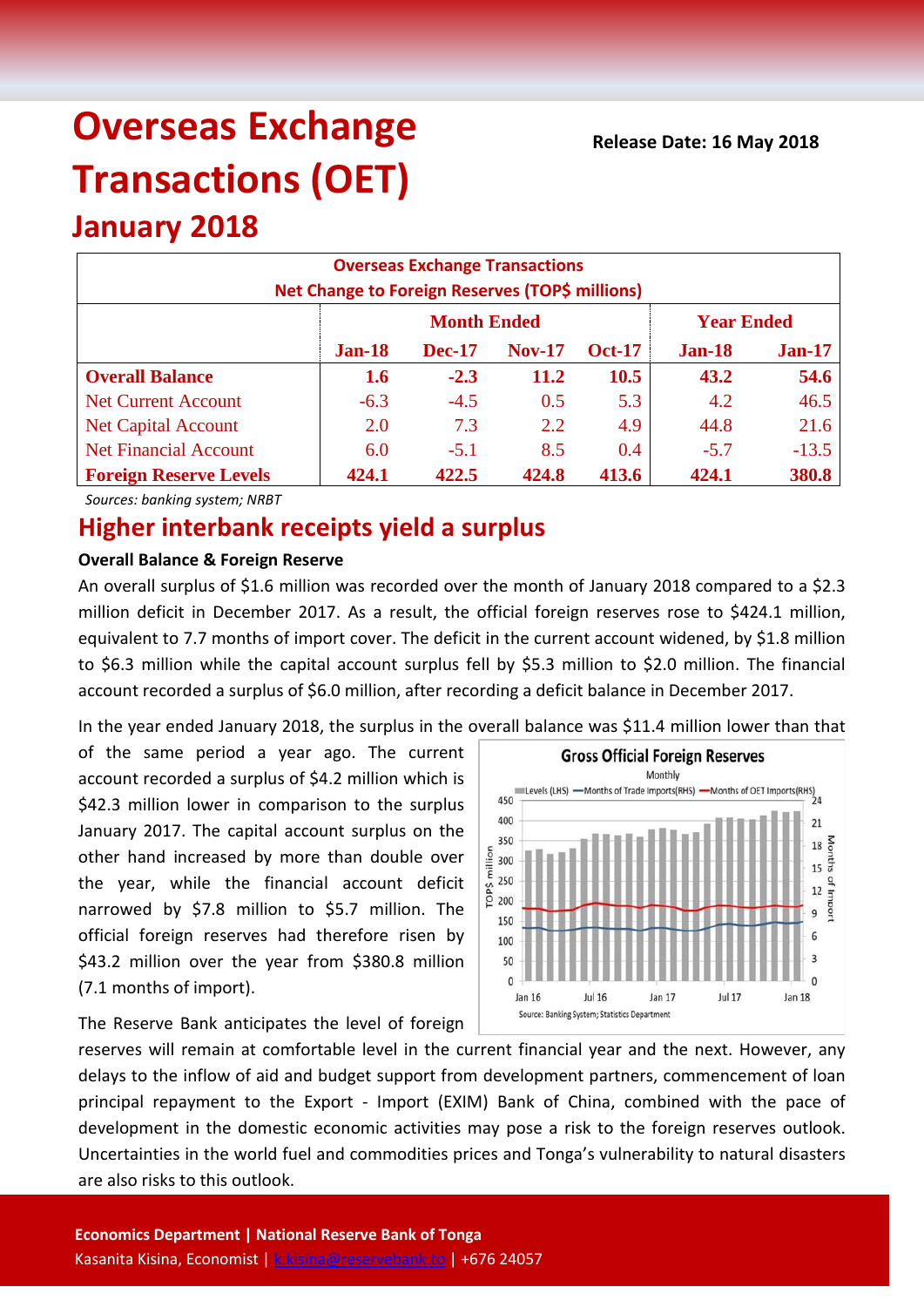#### **Current Account**

| <b>Current Account (TOP\$ millions)</b> |                                                      |                    |                   |         |          |          |  |  |
|-----------------------------------------|------------------------------------------------------|--------------------|-------------------|---------|----------|----------|--|--|
|                                         |                                                      | <b>Month Ended</b> | <b>Year Ended</b> |         |          |          |  |  |
|                                         | Jan-18<br><b>Dec-17</b><br>$Nov-17$<br><b>Oct-17</b> |                    |                   |         |          |          |  |  |
| <b>Net Current Account</b>              | $-6.3$                                               | $-4.5$             | 0.5               | 5.3     | 4.2      | 46.5     |  |  |
| Merchandise Trade                       | $-33.2$                                              | $-36.2$            | $-23.6$           | $-30.3$ | $-375.4$ | $-322.3$ |  |  |
| Services                                | 6.8                                                  | $-2.4$             | $-2.1$            | 8.1     | 35.7     | 24.9     |  |  |
| Income                                  | $-0.2$                                               | 1.1                | 0.3               | $-1.9$  | $-18.0$  | $-1.7$   |  |  |
| Transfers                               | 20.3                                                 | 32.9               | 25.9              | 29.5    | 361.8    | 345.6    |  |  |

*Sources: banking system; NRBT*

The current account deficit widened over the month as the decline in current account receipts of \$8.5 million was greater than a \$6.7 million decrease in the current account payments. The decline in private transfers mainly remittances, reflecting the usual trend after the Christmas/New Year festivities; lower non-profit transfers mainly lower grant receipts by local churches from offshore head offices; decreased primary income receipts mainly dividends receipts by residents from companies located abroad; and the decline in marine export proceeds explained the fall in current account receipts over the month. Import payments decreased mainly for wholesale & retail imports reflecting the end of Christmas/New Year season which coincided with lower container registrations over the month. Payments for services particularly for profession, management consulting and other business services payments, also declined in January.

Over the year to January 2018, the current account surplus were much lower as an increase in the current account payments of \$69.0 million more than offset a \$26.7 million increase in current account receipts. The higher payments for oil imports and wholesale & retail goods drove the rise in import payments. These were in line with the annual increase in vehicle registrations of 8.4%, and container registrations of 1464 containers, supporting growth in the transportation and the trade sector. Higher dividend payments also supported the trend. On the other hand, both receipts from transfers and services rose over the year, reflecting the willingness of Tongan families abroad to support the local families particularly in events that took place during the year and the growth in the tourism sector.

#### **Capital Account**

| <b>Capital Account (TOP\$ millions)</b> |        |                    |               |          |                    |                   |  |  |
|-----------------------------------------|--------|--------------------|---------------|----------|--------------------|-------------------|--|--|
|                                         |        | <b>Month Ended</b> |               |          |                    | <b>Year Ended</b> |  |  |
|                                         | Jan-18 | <b>Dec-17</b>      | <b>Nov-17</b> | $Oct-17$ | $Jan-17$<br>Jan-18 |                   |  |  |
| Net Capital Account                     | 2.0    | 7.3                | 2.2           | 4.9      | 44.8               | 21.6              |  |  |
| Official                                | $-0.2$ | 3.0                | 0.7           | 1.1      | 15.9               | 5.5               |  |  |
| Private                                 | 2.2    | 4.3                |               | 3.7      | 28.9               | 16.2              |  |  |

*Sources: banking system; NRBT*

The capital account surplus lowered over the month due to lower capital account receipts of \$6.7 million outweighing a \$1.5 million decline in capital account payments. The lower capital account receipts were attributed mainly to lower receipts by government, private companies and individuals for construction purposes reflecting the completion of projects such as the reconstruction of the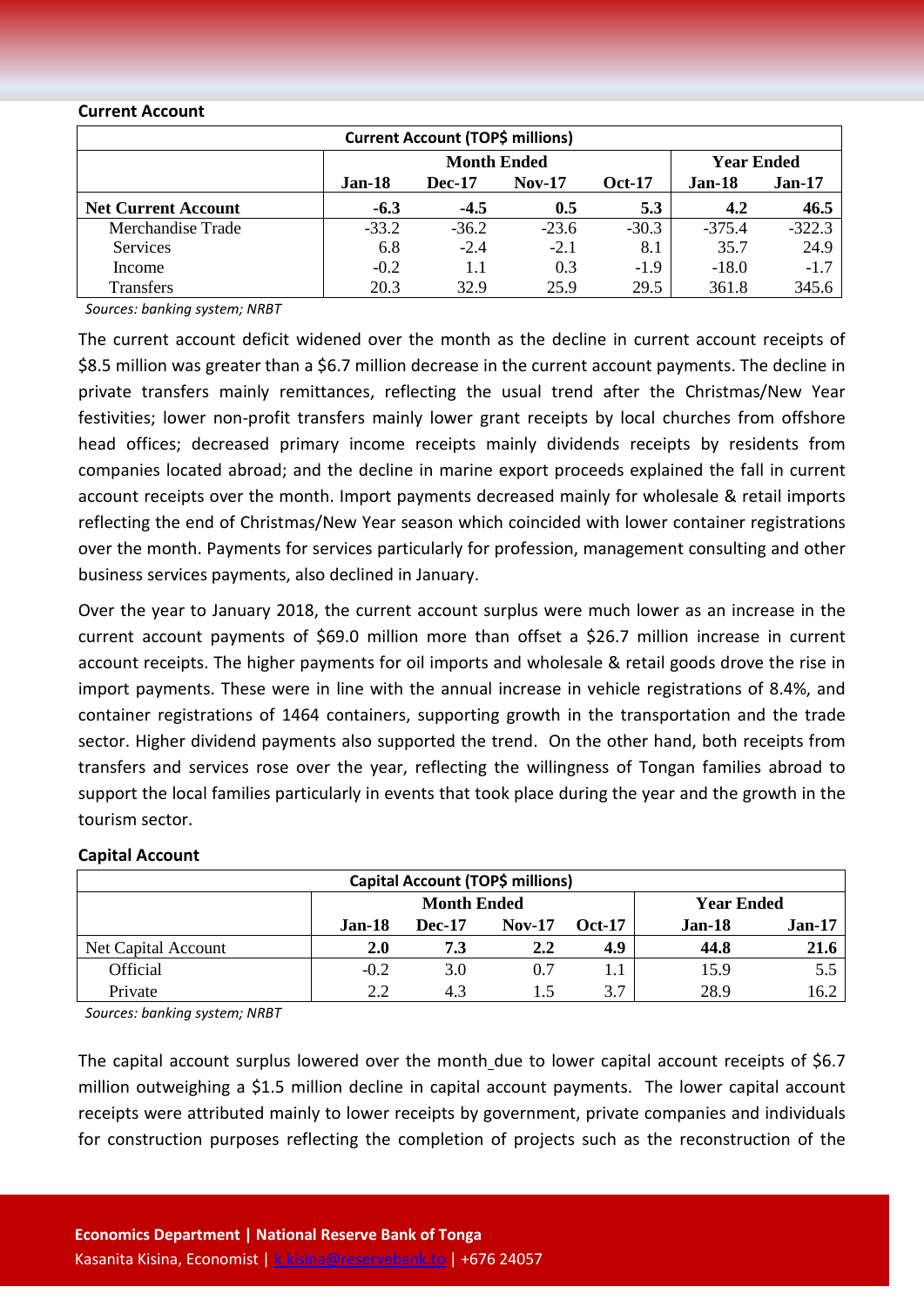Faua domestic wharf. The lower capital account payments of \$1.5 million were due mainly to lower private capital payments for construction purposes.

Over the year to January 2018, the capital account surplus increased by more than double due to both private and official capital receipts for construction purposes rising by more than double over the year. Payments increased over the year but have very minimal impact on the balances over the year.

#### **Financial Account**

| <b>Financial Account (TOP\$ millions)</b> |          |                    |                   |     |         |         |  |  |
|-------------------------------------------|----------|--------------------|-------------------|-----|---------|---------|--|--|
|                                           |          | <b>Month Ended</b> | <b>Year Ended</b> |     |         |         |  |  |
|                                           | $Jan-18$ | <b>Jan-18</b>      | <b>Jan-17</b>     |     |         |         |  |  |
| Net Financial Account                     | 6.0      | $-5.1$             | 8.5               | 0.4 | $-5.7$  | $-13.5$ |  |  |
| Direct Investment                         | $-1.0$   | 0.2                | $-1.0$            | 0.0 | $-17.9$ | 16.2    |  |  |
| Portfolio Investment                      | 0.0      | 0.0                | 0.0               | 0.0 | 0.0     | 0.0     |  |  |
| Other Investment                          | 7.0      | $-5.3$             | 9.4               | 0.4 | 12.2    | $-29.8$ |  |  |

*Sources: banking system; NRBT*

Over the month of January 2018, the financial account yielded a surplus after recording a deficit in the previous month due to higher interbank transfer receipts. In year ended terms, the deficit in the financial account narrowed which was triggered by higher interbank transfer receipts.